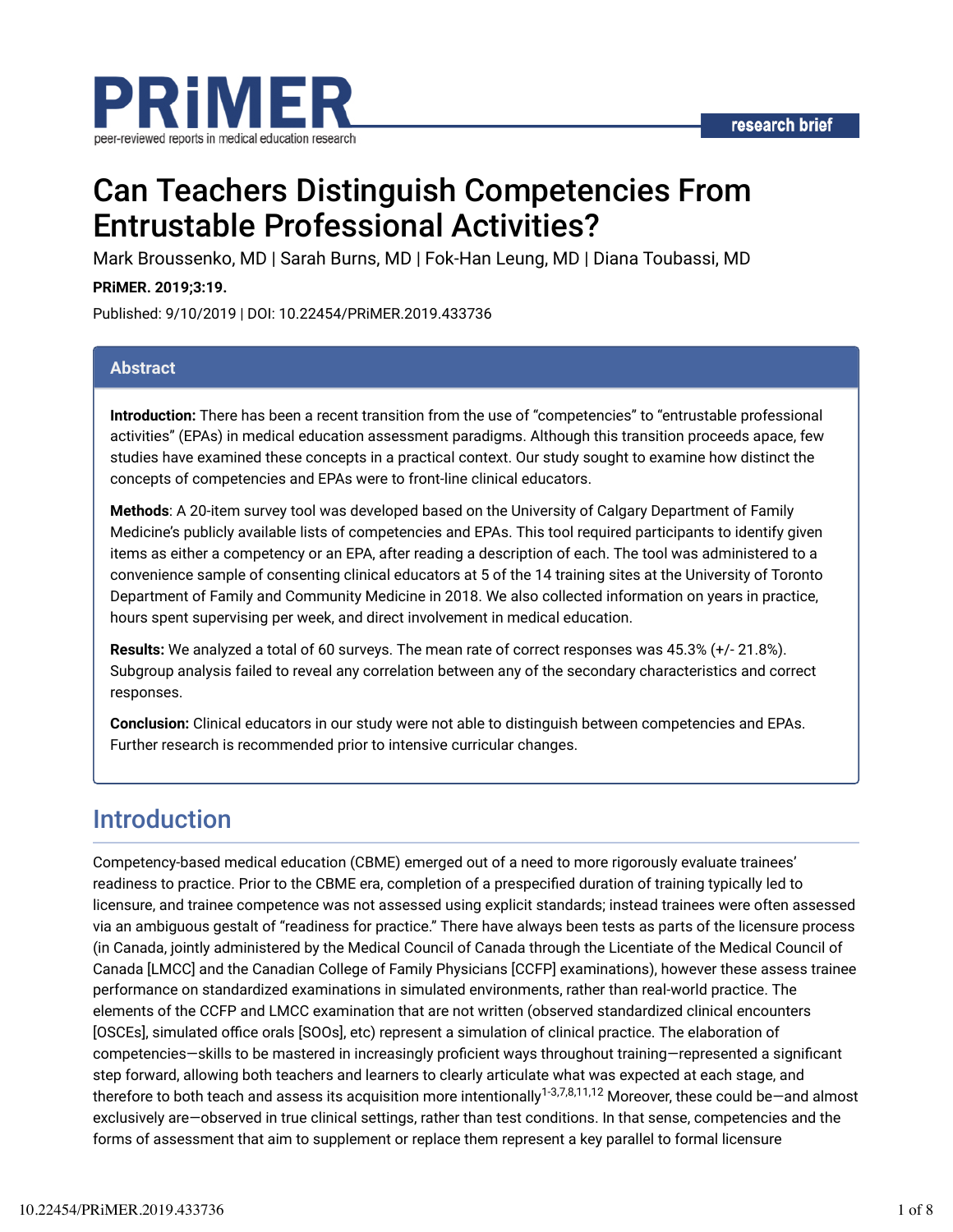examinations. Whereas licensure examinations offer a template for standardization in the simulated setting, competencies provide a similar framework of standardized evaluation in a practice setting.

In recent years there has been increasing focus on a novel assessment approach using entrustable professional activities (EPAs).<sup>6</sup> EPAs are defined as "professional activities that together constitute the mass of critical elements that operationally define a profession." EPAs are not intended to replace competencies, but provide a means to integrate multiple competencies into units of work that are observable, measurable, and independently executed, rendering them ideal for trainee assessment.<sup>14</sup> There is also indication that evaluation on the basis of EPAs allows teachers to safely and appropriately decrease direct trainee supervision, a common concern in shorter residency training programs. 5

The increasing shift to EPAs has brought controversy. Concerns have been raised regarding the specific content of EPAs, as well as practical implementation processes.<sup>9,10</sup> At our specific institution, clinical educators on the front lines seemed to have trouble distinguishing competencies from EPAs. Unfortunately, there has been a paucity of studies examining such real-world issues with the contrasting frameworks, limiting evidence-based decisionmaking. Due to the effort involved in wholesale curricular change, we therefore sought to inform our transition by formally exploring how practically distinguishable competencies and EPAs are in the minds of clinical teachers.

## **Methods**

We created a 20-item survey tool (Appendix 1) based on the frameworks developed and shared online by the University of Calgary Department of Family Medicine.<sup>4</sup> The tool provided basic definitions drawn from the literature, followed by a list of randomly ordered competencies and EPAs, and then asked participants to identify each item as either a competency or EPA. We consulted several local educational scholars to ensure the tool's design was adequate. Basic demographic data, including length of time in practice (in 5-year intervals), number of hours spent supervising per week (in 5-hour intervals), and past/present involvement in an educational leadership or scholarship role were collected. Due to concerns regarding the potential identidability of respondents, data on sex/gender, employment status (full/part time) and ethnicity were not collected. For that reason, length in practice and weekly supervision were collected as a range, rather than a specific number.

We recruited academic family physicians from five of 14 teaching sites at the University of Toronto's Department of Family and Community Medicine (Toronto Western Hospital, Mount Sinai Hospital, Women's College Hospital, St Michael's Hospital and Credit Valley Hospital). This was felt to appropriately sample the variety of learning environments at our institution (eg, downtown vs suburban locales). These sites were chosen primarily on the basis of convenience. Because the survey tool was to be distributed at a staff meeting, practical considerations eliminated sites that either did not have a staff meeting scheduled within the time of the study, or were unwilling to participate. All sites involved in this research train both medical students and family medicine residents of all levels. Faculty at these sites typically have their own practices and are involved in medical education. Although we did not have access to comprehensive demographic information for all 14 training sites, we believe that these sites are fairly representative of the department as a whole, as the level of experience, requirements for teaching/supervision, academic output, etc required for consideration of a faculty position is fairly standard across all University of Toronto training sites. All full/part-time faculty members were eligible for inclusion, although we did not collect data regarding employment status, as we believe that the number of hours spent supervising is a more accurate relection of involvement in teaching. There were no formal exclusion criteria for participation.

We distributed the survey tool at faculty meetings to consenting educators over approximately 1 month. All responses were provided anonymously, and subsequently scored manually by two independent, blinded assessors. We discarded illegible or incomplete surveys and neither solicited nor considered any narrative comments. Once collated, we analyzed the data set using tests of statistical significance in Microsoft Excel and R software.

The University of Toronto Research Ethics Board approved this study (Protocol #35393).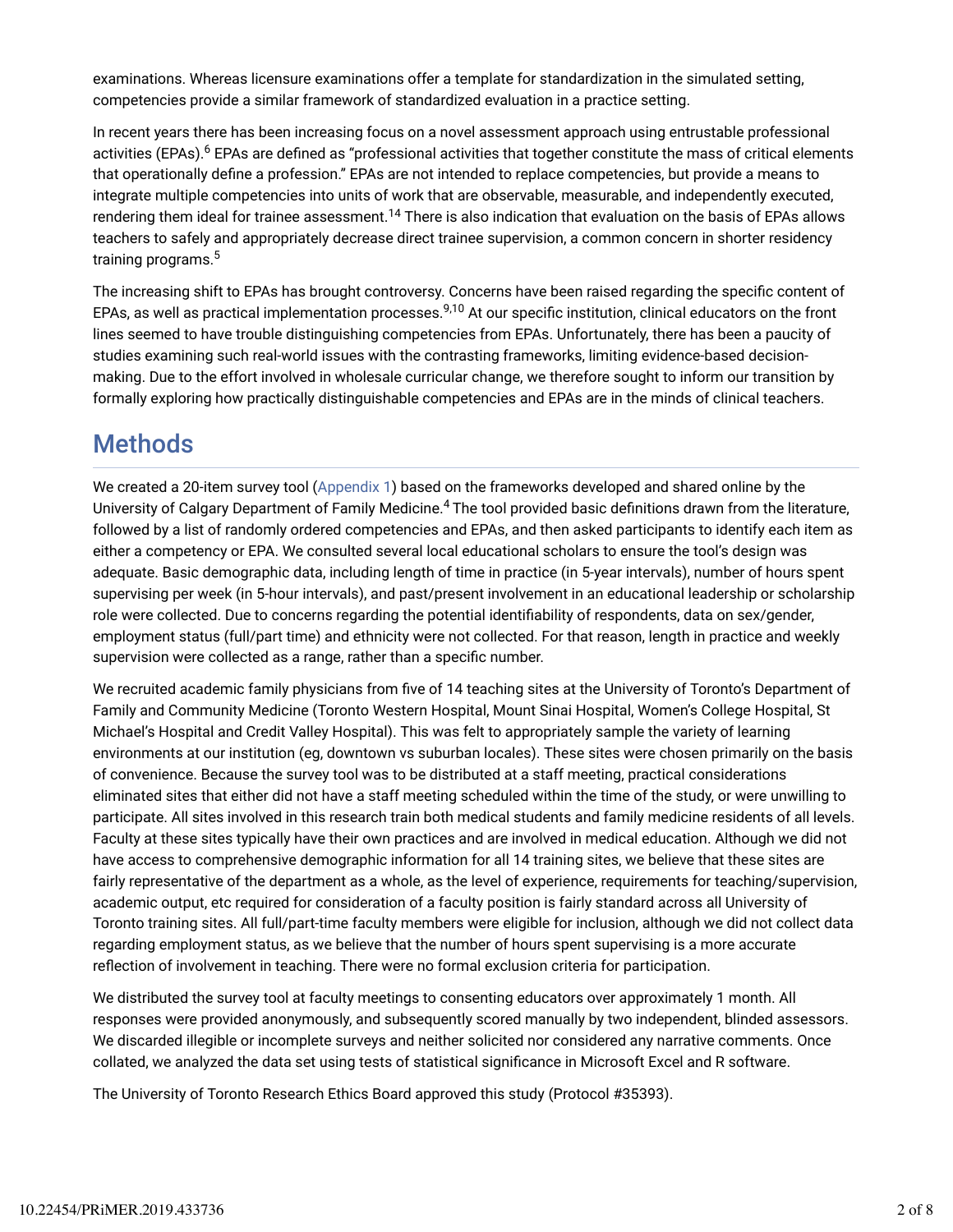### **Results**

A total of 64 participants returned surveys within the timeframe allocated for collection (Figure 1). A total of 85 physicians were eligible to complete the surveys, representing a response rate of 75%. Four surveys were excluded from analysis due to being incomplete or illegible. There were no other exclusions. The average number of years in practice for participants was 14.8 (SD 7.0, Figure 2), with an average reported 13.2 hours per week spent supervising trainees (SD 6.6, Figure 3). Thirty-eight participants (63%) reported formal involvement in medical education. Averages for values reported as a range were calculated assuming the midpoint of the range for each respondent (ie, a response of 0-5 would count as a 2.5 for the purposes of determining the average for the entire sample).

The mean number of correct responses to survey items was nine (range 1-18), translating to an overall score of 45.3% (21.8%; Figure 4 and Table 1). The median and mode values were both eight. None of these values deviated from results expected by random chance with a frequency of less than 5%.

Using a one-dimensional analysis of variance, none of the other variables examined (years in practice, hours spent supervising each week, or formal educational involvement) were predictive of statistically significant improvements in response accuracy.

This study was adequately powered (calculated using PowerUpR package for R), and power analysis assumed frequentist, rather than Bayesian distributions to demonstrate statistical significance at a 20% difference above the expected result. The expected result was 50% correct, and the study was designed to capture a rate of discrimination of less than 30% or more than 70%. This parameter was not met under any subgroup analysis.

## **Conclusions**

This study suggests that clinical educators are not able to reliably distinguish between competencies and EPAs. Furthermore, duration in practice, time spent directly supervising trainees, and formal involvement in medical education did not make them any more likely to do so.

There are several limitations to this study. As previously observed, $^{13}$  the ways in which EPAs are specified may fall short of the original defining parameters put forth by ten Cate et al.<sup>15</sup> They may fail to outline specific tasks to be entrusted, or list educational objectives rather than entrustable tasks. This would represent an error at the point of elaboration that could be addressed by a more rigorous development process.

Another possible issue is that our educators do not possess a sufficiently sophisticated understanding of competencies and EPAs. We are not convinced that this is a major explanatory factor, in part because teaching experience and involvement in medical education were not predictive of improved discernment. Moreover, if exhaustive professional development (ie, above and beyond a simple definitional explanation) is required for these concepts to be understood by clinical educators, their utility will be compromised in the fast-paced world of frontline clinical training.

As it currently stands, many training programs have undertaken (or will undertake) massive efforts to recast their assessment frameworks to bring them in line with the EPA movement. It behooves us all to consider whether we have sufficient evidence and scholarship on record to undertake such efforts.

Overall, our study demonstrates that clinical educators at the University of Toronto Department of Family and Community Medicine are unable to reliably distinguish between competencies and EPAs, raising concerns about the transition from the former to the latter assessment framework. Further research, particularly involving front-line educators, is needed prior to widespread adoption of EPAs.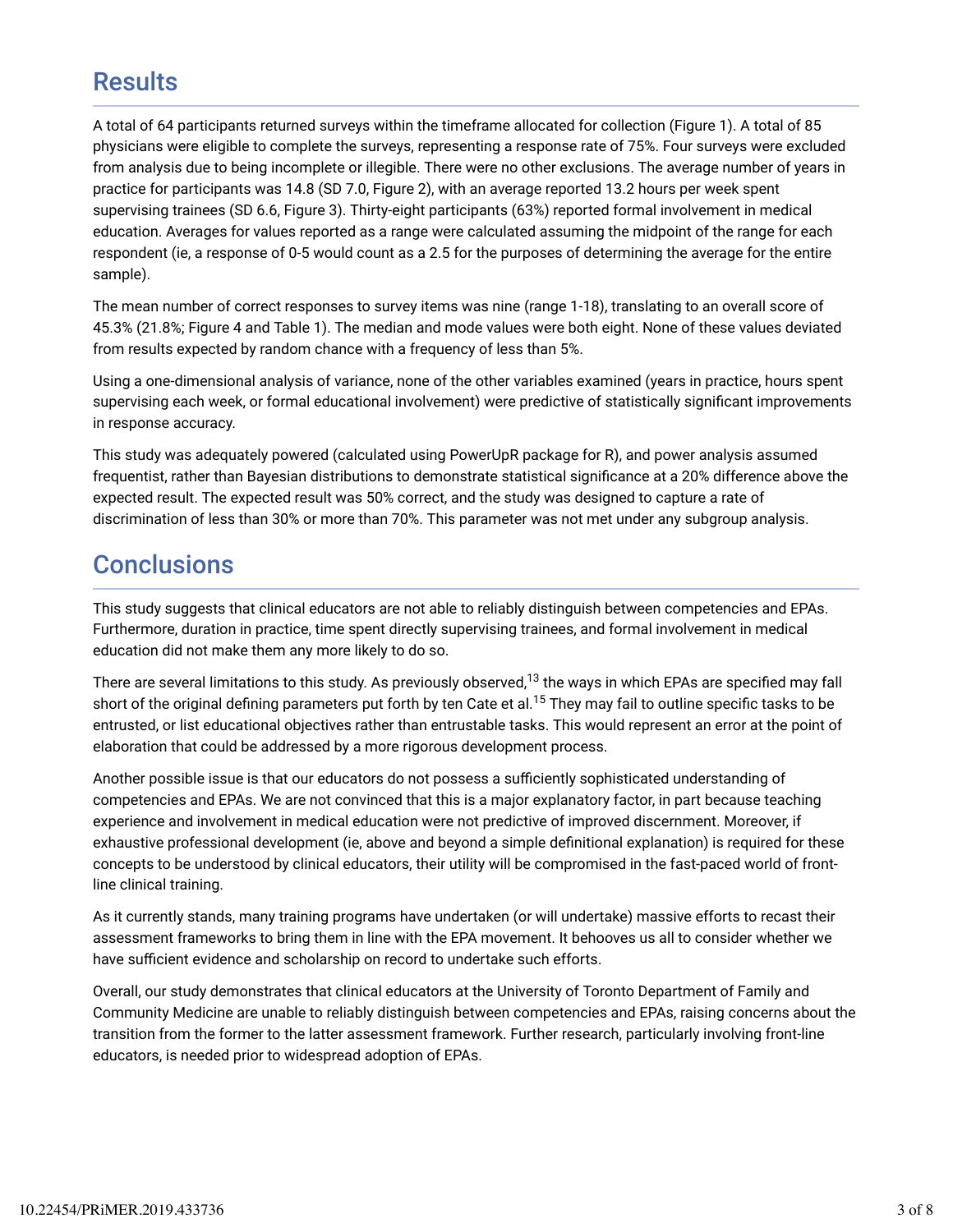## Tables and Figures

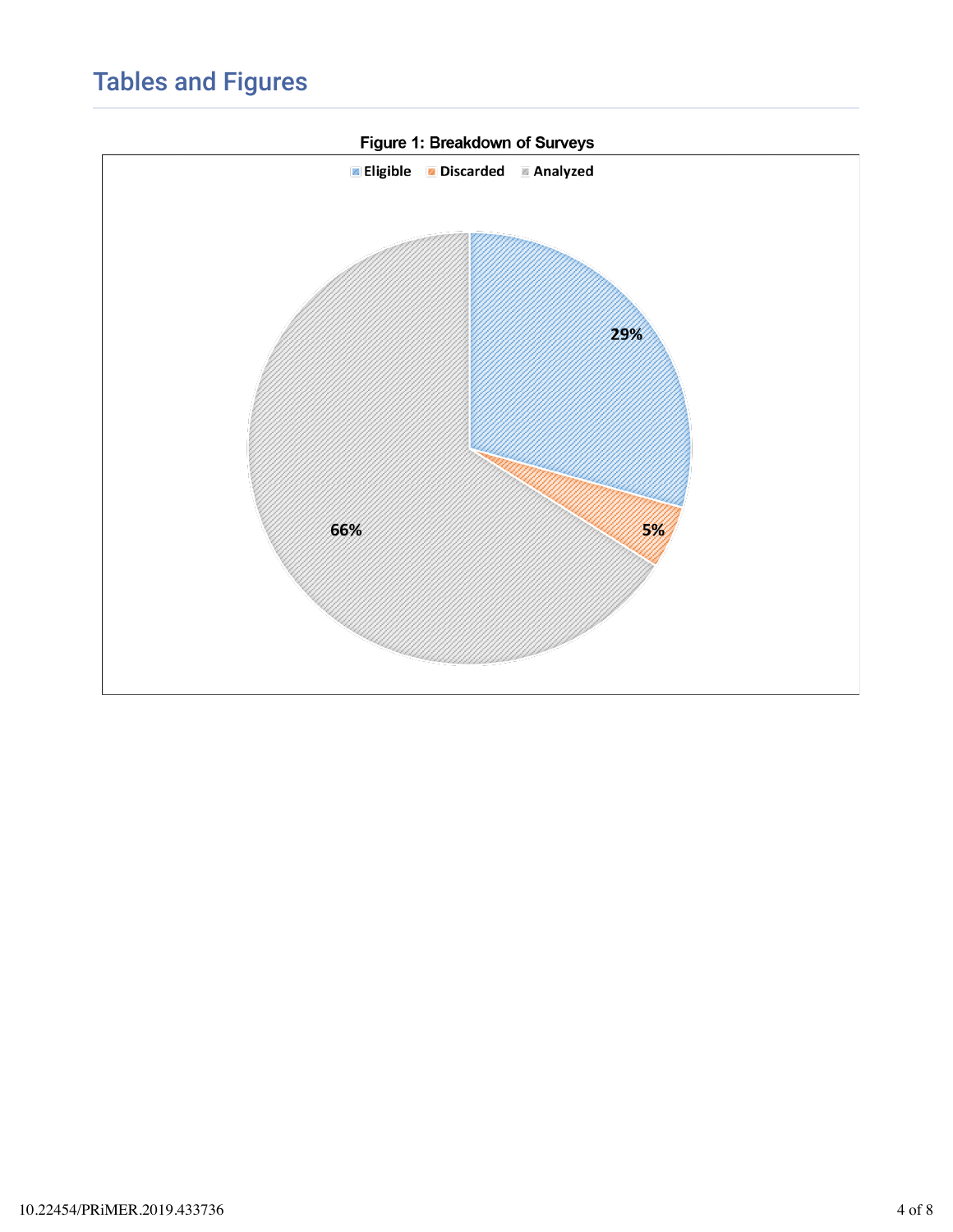

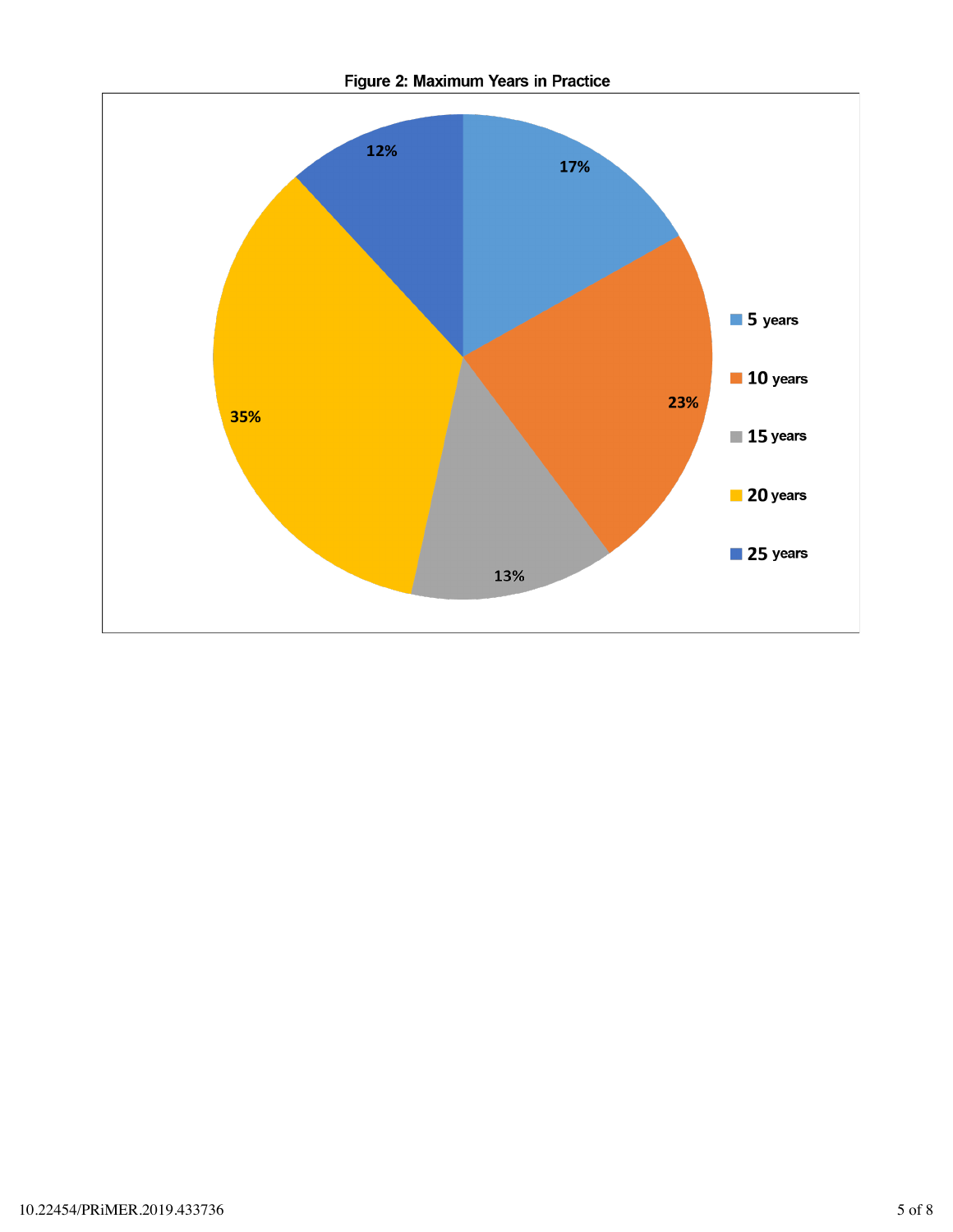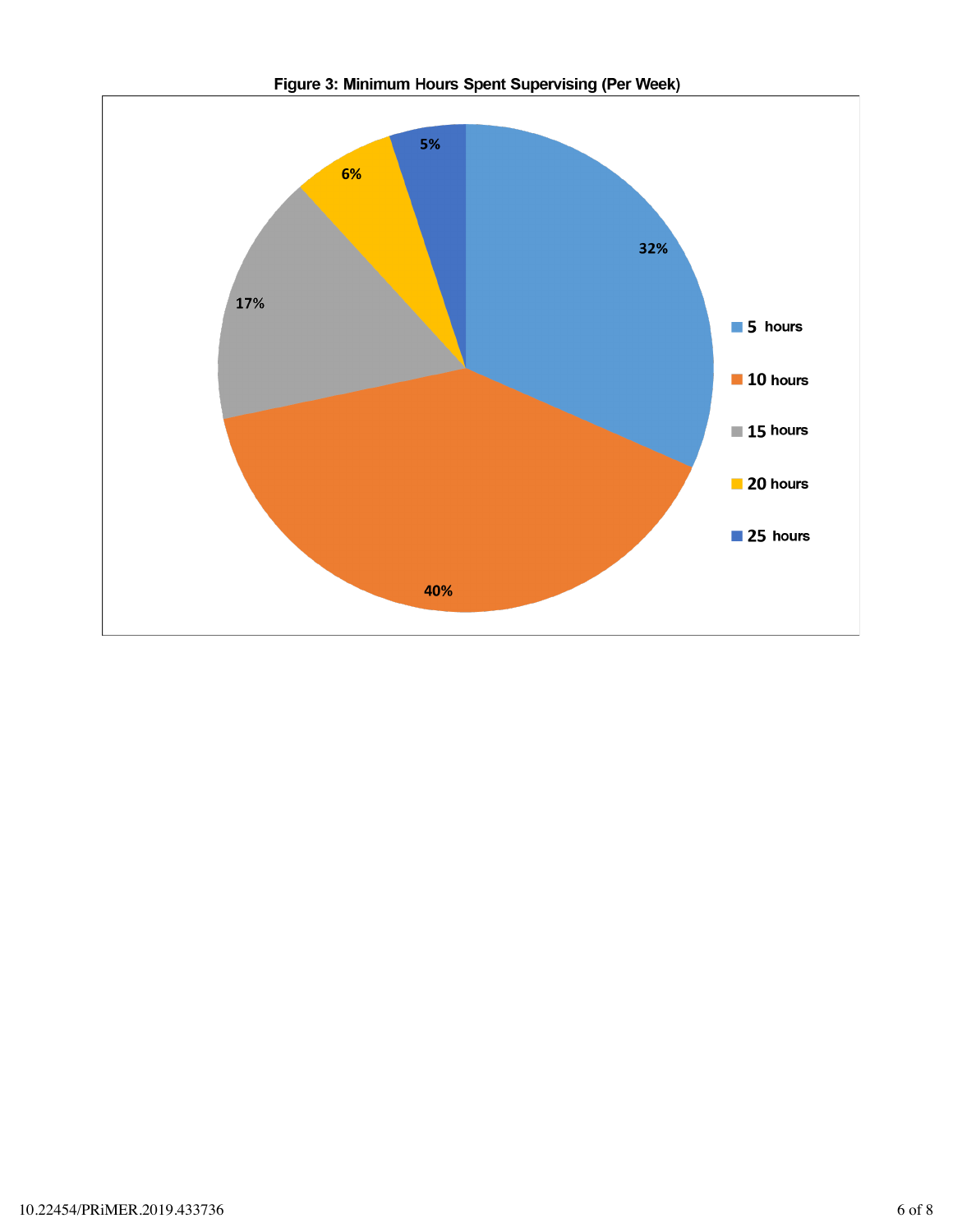

### Figure 4: Frequency of Survey Scores (n=60)

#### **Table 1: Breakdown of Responses**

|                                  | <b>Response (Range)</b> | Percentage (SD) |
|----------------------------------|-------------------------|-----------------|
| Number correct                   | $9(1-18)$               | 45.3 (21.8)     |
| Years in practice                | 14.8                    | SD (7.8)        |
| Hours per week supervising       | 13.2                    | SD (6.6)        |
| Involvement in medical education | 38                      | 63              |

### Acknowledgments

The authors thank the clinical teachers at the University of Toronto who participated in this study by completing the survey.

### Corresponding Author

Diana Toubassi, MD 399 Bathurst Street, West Wing 2nd Floor, Toronto, ON M5T 2S8, Canada. 416-603-5888. diana.toubassi@uhn.ca

### **Author Affiliations**

Mark Broussenko, MD - Department of Family and Community Medicine, University of Toronto, Toronto, ON, Canada Sarah Burns, MD - Department of Family and Community Medicine, University of Toronto, Toronto, ON, Canada Fok-Han Leung, MD - Department of Family and Community Medicine, University of Toronto, Toronto, ON, Canada Diana Toubassi, MD - Department of Family and Community Medicine, University of Toronto, Toronto, ON, Canada